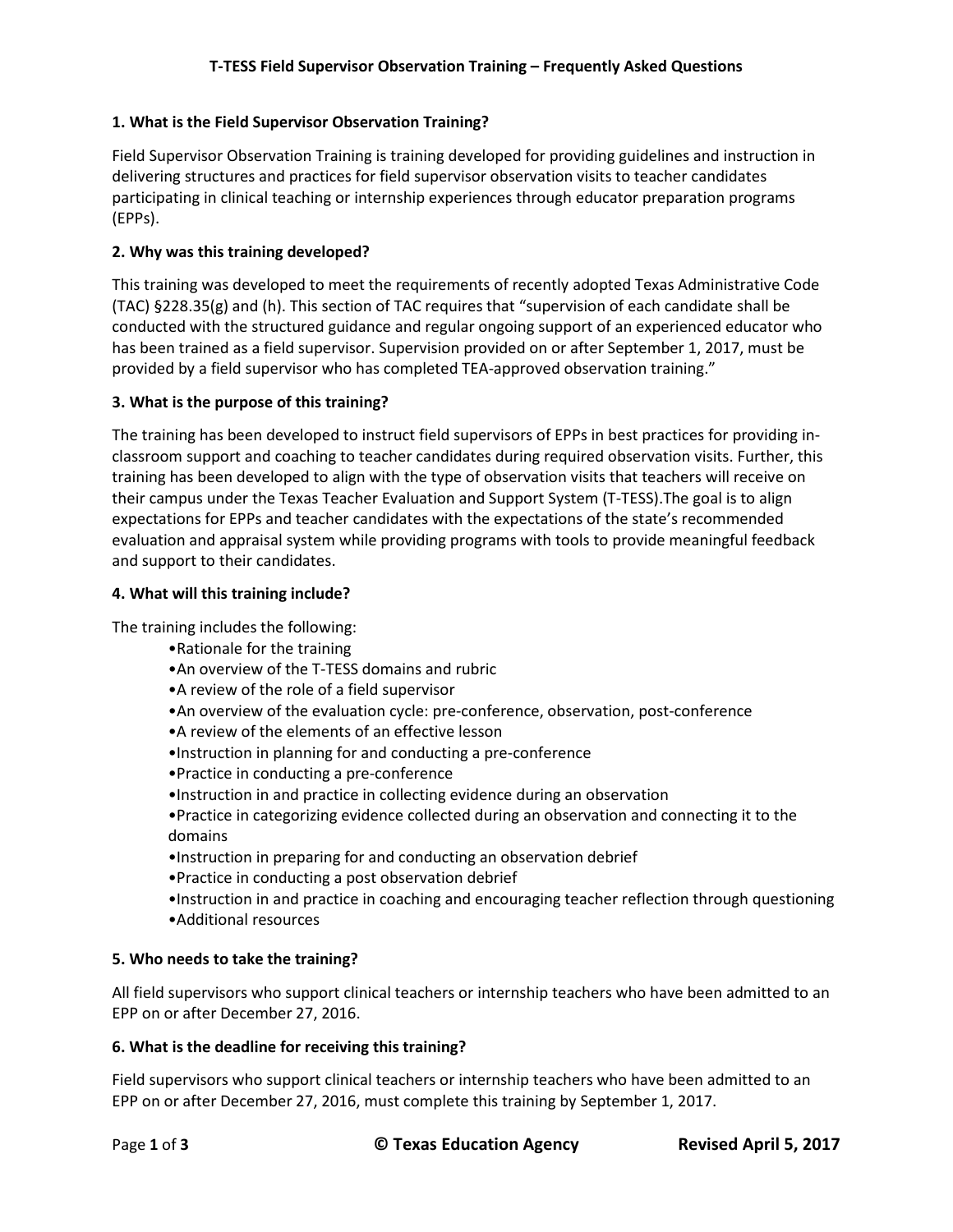# **7. How long will the training last?**

This is a full day (8-hour) training.

## **8. Who can provide this training?**

This training may only be delivered by approved T-TESS trainers.

T-TESS trainers have completed T-TESS appraiser certification, the T-TESS Training of Trainers, and a cotraining requirement and are active in the current T-TESS trainer database maintained by ESC 13. Contact support@teachfortexas.org for more information on the T-TESS certified trainer process.

#### **9. When will the training be offered?**

The training will first be available in May of 2017, and will continue to be offered during June, July, August, and September, 2017. The number of trainings and specific dates for trainings will be determined by the need in each region and by available training space. After this initial rollout of training, the training will be offered as needed by each ESC.

#### **10. Where will the training be offered?**

The training will be offered at each of the 20 Education Service Centers (ESCs) across the state of Texas. An EPP may also work with an ESC to have the training provided at the EPP. All training must be delivered face to face. Online and distance learning options are not permitted.

#### **11. How much will the training cost?**

Training provided at an ESC will cost approximately \$125 per field supervisor. ESCs have the ability to modify pricing schedule to cover extra materials and other needs. Each EPP will determine whether payment for individual field supervisor training will be the responsibility of the field supervisor or will be paid for by the EPP.

#### **12. Where can the training materials to deliver this training be accessed?**

The training materials are accessible on the Teach for Texas portal at https://teachfortexas.org. These materials may only be accessed and used by T-TESS certified trainers and will include sample scripts and complete trainer notes. Revisions to current materials and additional materials will be added to the portal as needed.

Because trainers providing Field Supervisor Observation training are T-TESS certified trainers, there will not be a Training of Trainers process.

# **13. Can an EPP offer this training to its own supervisors?**

An EPP who has a staff member who is a T-TESS certified trainer may provide Field Supervisor Observation training to its own field supervisors. EPPs may contact support@teachfortexas.org for more information on the T-TESS certified trainer process.

#### **14. Will there be a standard observation form?**

Sample forms will be provided on the Teach for Texas portal and will be available for EPPs to review and adapt to fit the needs of their program. At this time, there are no "required" forms for Field Supervisor Observation/Coaching Training.